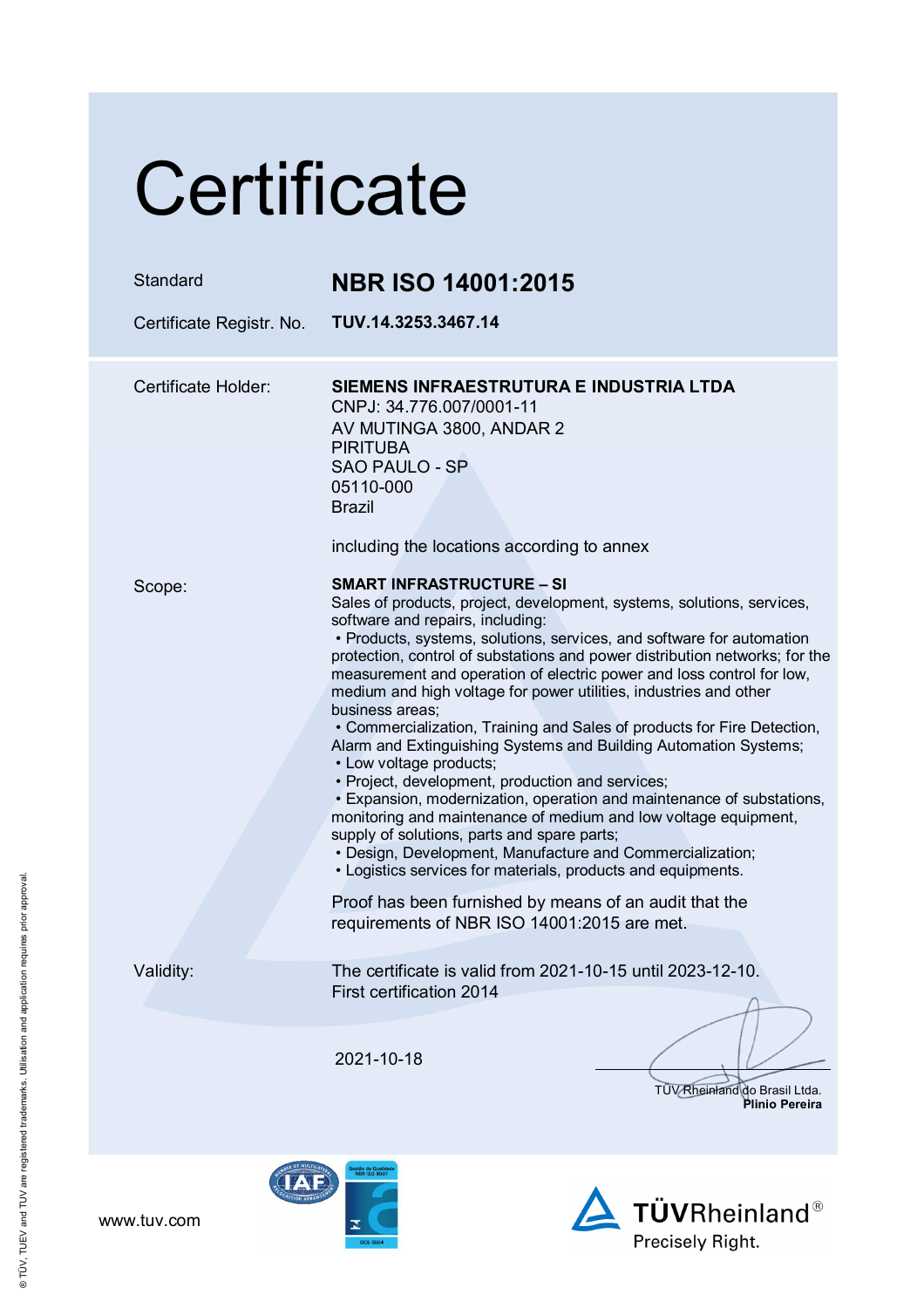Standard **NBR ISO 14001:2015**

Certificate Registr. No. **TUV.14.3253.3467.14** 

### **No. Location Scope**

 $106$ 

/06 c/o SIEMENS INFRAESTRUTURA SI DS E INDÚSTRIA LTDA RUA GERSON BENEDITO DE ASSIS 281 DISTRITO INDUSTRIAL JUNDIAI - SP 13213-000 Brazil

Sales, project, production and services of:- Medium voltage circuit breakers (for retrofitting, fixed executions, wheeled support devices, withdrawable modules with / without door, with integrated components such as current transformers, potential transformers, surge arrester, unloaded disconnect switches and protection relays), medium voltage panels and cubicles (GIS – gas insulated systems and AIS - air insulated), power distribution systems under turnkey, low-voltage panels and shielded busbar systems and generators circuit breakers.- Live-tank and dead-tank circuit breakers, threephase and single-phase medium voltage reclosers, inverter for solar energy and energy storage systems, chargers for electric vehicles, direct current converters for medium voltage electrical systems and integrated power distribution systems (electrocenters)Expansion, modernization, operation and maintenance of substations, equipment, monitoring and maintenance of equipment of medium and low voltage, supply of solutions, parts and spares, including:

- Predictive, preventive and corrective maintenance;

- Replacement or removal of equipment;

- Spare parts management and supply of medium and low voltage spare parts;

- Spot and long-term operation and maintenance contracts.

- Low and medium voltage equipments training.

Page 1 of 4

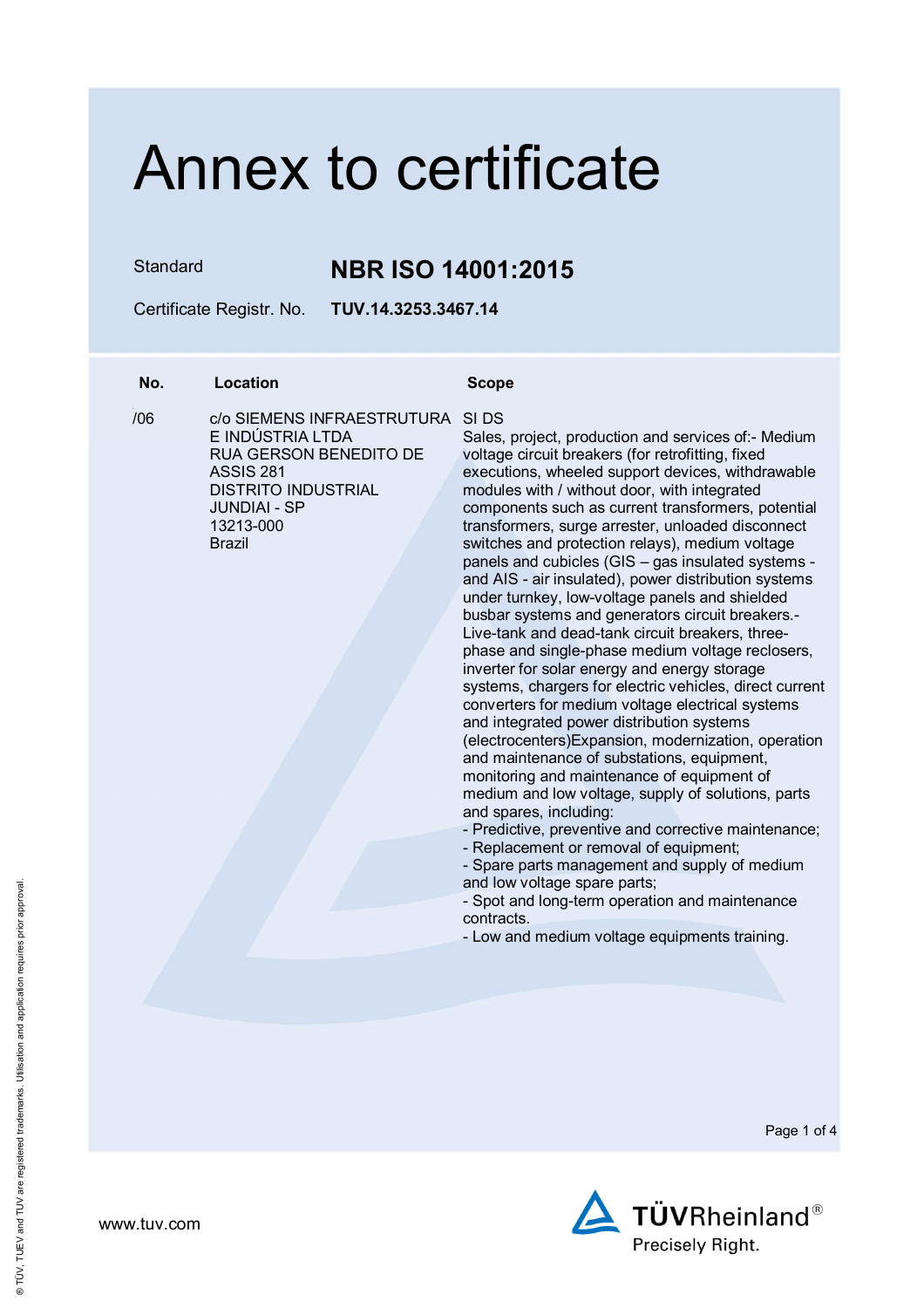### Standard **NBR ISO 14001:2015**

Certificate Registr. No. **TUV.14.3253.3467.14** 

/07 c/o SIEMENS INFRAESTRUTURA SI DG E INDÚSTRIA LTDA RUA GERSON BENEDITO DE ASSIS 281 DISTRITO INDUSTRIAL JUNDIAI - SP 13213-000 Brazil

Sales of products, systems, solutions, services, and software for automation protection, control of substations and power distribution networks; sales of products, services and solutions for the measurement and operation of electric power and loss control for low, medium and high voltage for power utilities, industries and other business areas, including:

• Power quality products, remote terminal units and power quality systems; disturbance recorders, protective relays, power meters, protection system accessories and transducers, short circuit indicators / sensors, power automation and management software;

• Communication infrastructure, smart metering and Smart Grid applications, operation and control centers (SCADA, EMS, OMS, ADMS), MDM measurement centers;

• Operation and maintenance of measuring systems and equipment;

• Platforms for network planning, supervision and simulation, consulting, studies and planning;

• Research and Development; system development and integration;

• Contract management and installation;

• Development of basic and executive electrical design; application engineering, parameterization, inspection and testing, commissioning;

• Repair of protective relays and accessories, technical assistance; technical support center for protection, supervision, control, measurement and automation systems for generation, transmission and distribution of electricity;

• Training;

• Manufacturing of panels for protection and electrical control.

Page 2 of 4



www.tuv.com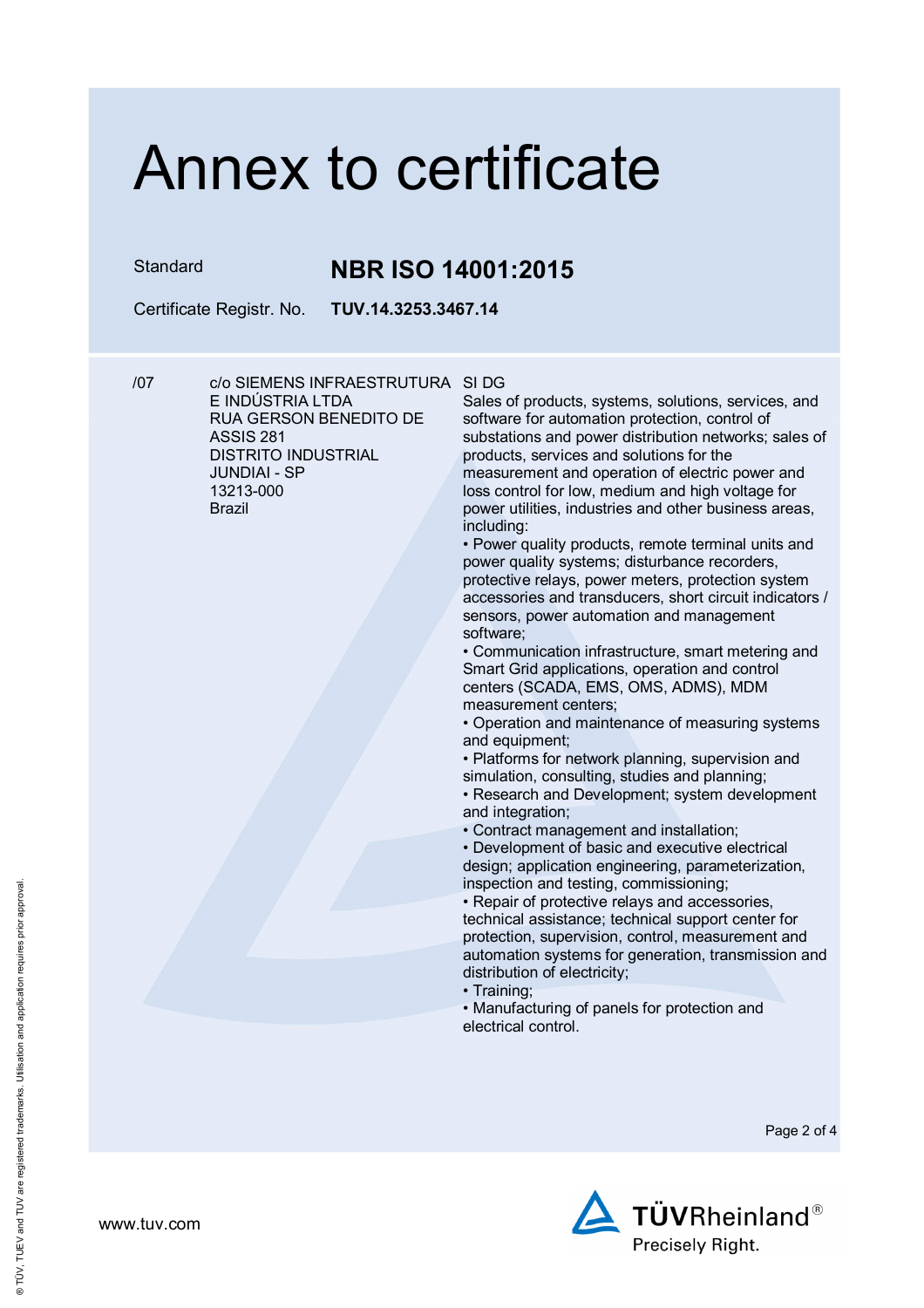Standard **NBR ISO 14001:2015**

Certificate Registr. No. **TUV.14.3253.3467.14** 

/15 c/o SIEMENS INFRAESTRUTURA SI BP E INDUSTRIA LTDA AV MUTINGA 3800, ANDAR 2 **PIRITURA** SAO PAULO - SP 05110-000 Brazil

Training and Sales of products for Fire Detection, Alarm and Extinguishing Systems and Building Automation Systems.

- SIEMENS INFRAESTRUTURA E INDÚSTRIA LTDA RUA GERSON BENEDITO DE ASSIS 281 DISTRITO INDUSTRIAL JUNDIAI - SP 13213-000 Brazil
- /16 c/o SIEMENS INFRAESTRUTURA SI EP E INDUSTRIA LTDA AV MUTINGA 3800, ANDAR 2 **PIRITURA** SAO PAULO - SP 05110-000 Brazil

Sale covering : Low and medium voltage power distribution devices (circuit brakes, contactors, residual current protective devices, surge protection devices, distribution boards, load break switches, fuses, power monitoring devices, power capacitor, current transformer, terminals) and Low voltage motor switching, protection, monitoring and controls device (contactors, motor starter circuit breakers, motor starter relays, soft startes, solid-state contactors and relays, pushbuttons and indicator lights, time and monitoring relays, coupling relays, voltage transformers, liit switches, safety relays, AS-I network devices.

Page 3 of 4